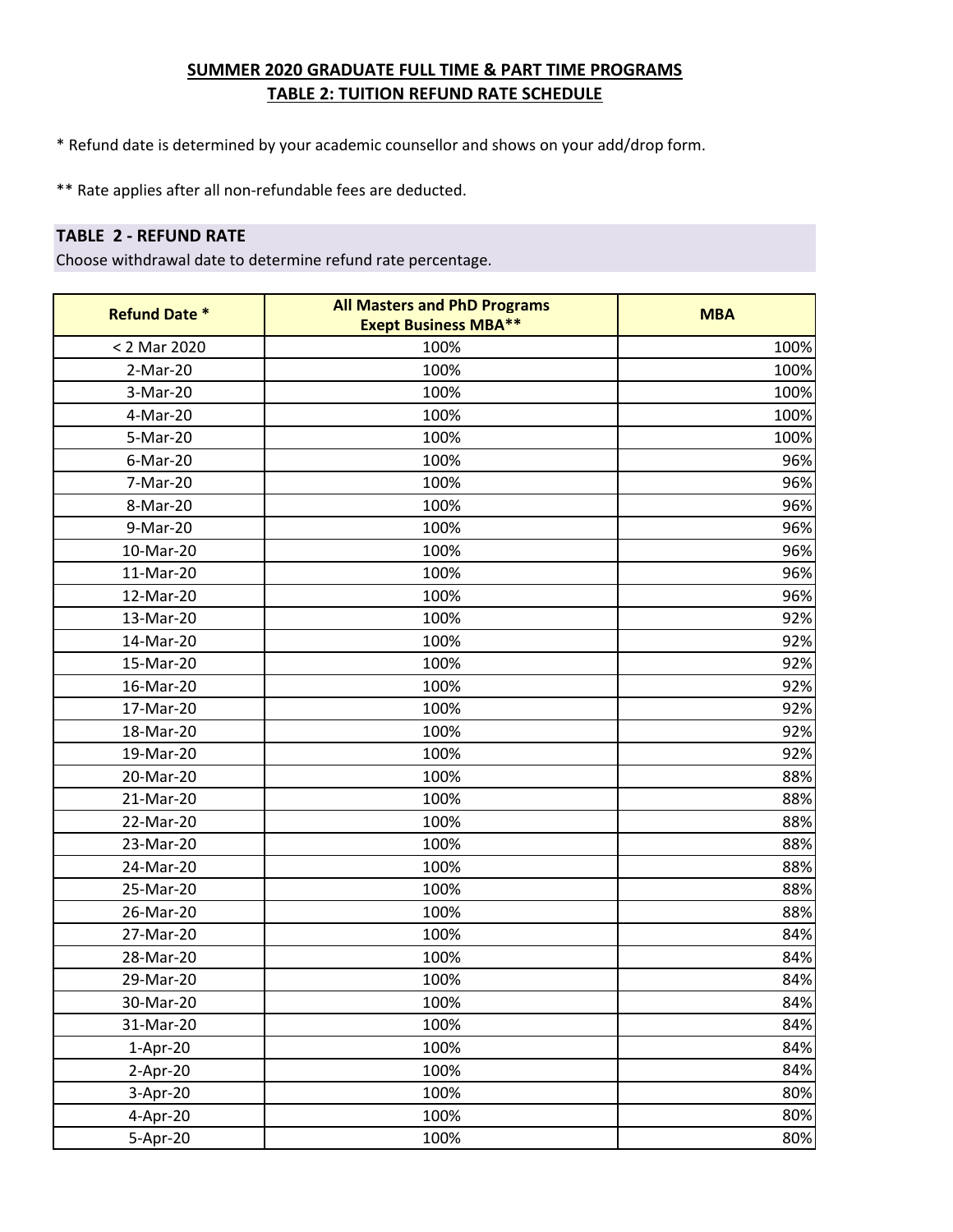- \* Refund date is determined by your academic counsellor and shows on your add/drop form.
- \*\* Rate applies after all non-refundable fees are deducted.

#### **TABLE 2 - REFUND RATE**

| <b>Refund Date *</b> | <b>All Masters and PhD Programs</b><br><b>Exept Business MBA**</b> | <b>MBA</b> |
|----------------------|--------------------------------------------------------------------|------------|
| 6-Apr-20             | 100%                                                               | 80%        |
| 7-Apr-20             | 100%                                                               | 80%        |
| 8-Apr-20             | 100%                                                               | 80%        |
| 9-Apr-20             | 100%                                                               | 80%        |
| 10-Apr-20            | 100%                                                               | 76%        |
| 11-Apr-20            | 100%                                                               | 76%        |
| 12-Apr-20            | 100%                                                               | 76%        |
| 13-Apr-20            | 100%                                                               | 76%        |
| 14-Apr-20            | 100%                                                               | 76%        |
| 15-Apr-20            | 100%                                                               | 76%        |
| 16-Apr-20            | 100%                                                               | 76%        |
| 17-Apr-20            | 100%                                                               | 72%        |
| 18-Apr-20            | 100%                                                               | 72%        |
| 19-Apr-20            | 100%                                                               | 72%        |
| 20-Apr-20            | 100%                                                               | 72%        |
| 21-Apr-20            | 100%                                                               | 72%        |
| 22-Apr-20            | 100%                                                               | 72%        |
| 23-Apr-20            | 100%                                                               | 72%        |
| 24-Apr-20            | 100%                                                               | 68%        |
| 25-Apr-20            | 100%                                                               | 68%        |
| 26-Apr-20            | 100%                                                               | 68%        |
| 27-Apr-20            | 100%                                                               | 68%        |
| 28-Apr-20            | 100%                                                               | 68%        |
| 29-Apr-20            | 100%                                                               | 68%        |
| 30-Apr-20            | 100%                                                               | 68%        |
| $1-May-20$           | 100%                                                               | 64%        |
| 2-May-20             | 100%                                                               | 64%        |
| 3-May-20             | 100%                                                               | 64%        |
| 4-May-20             | 100%                                                               | 64%        |
| 5-May-20             | 100%                                                               | 64%        |
| $6$ -May-20          | 100%                                                               | 64%        |
| 7-May-20             | 100%                                                               | 64%        |
| 8-May-20             | 92%                                                                | 60%        |
| 9-May-20             | 92%                                                                | 60%        |
| 10-May-20            | 92%                                                                | 60%        |
| 11-May-20            | 92%                                                                | 60%        |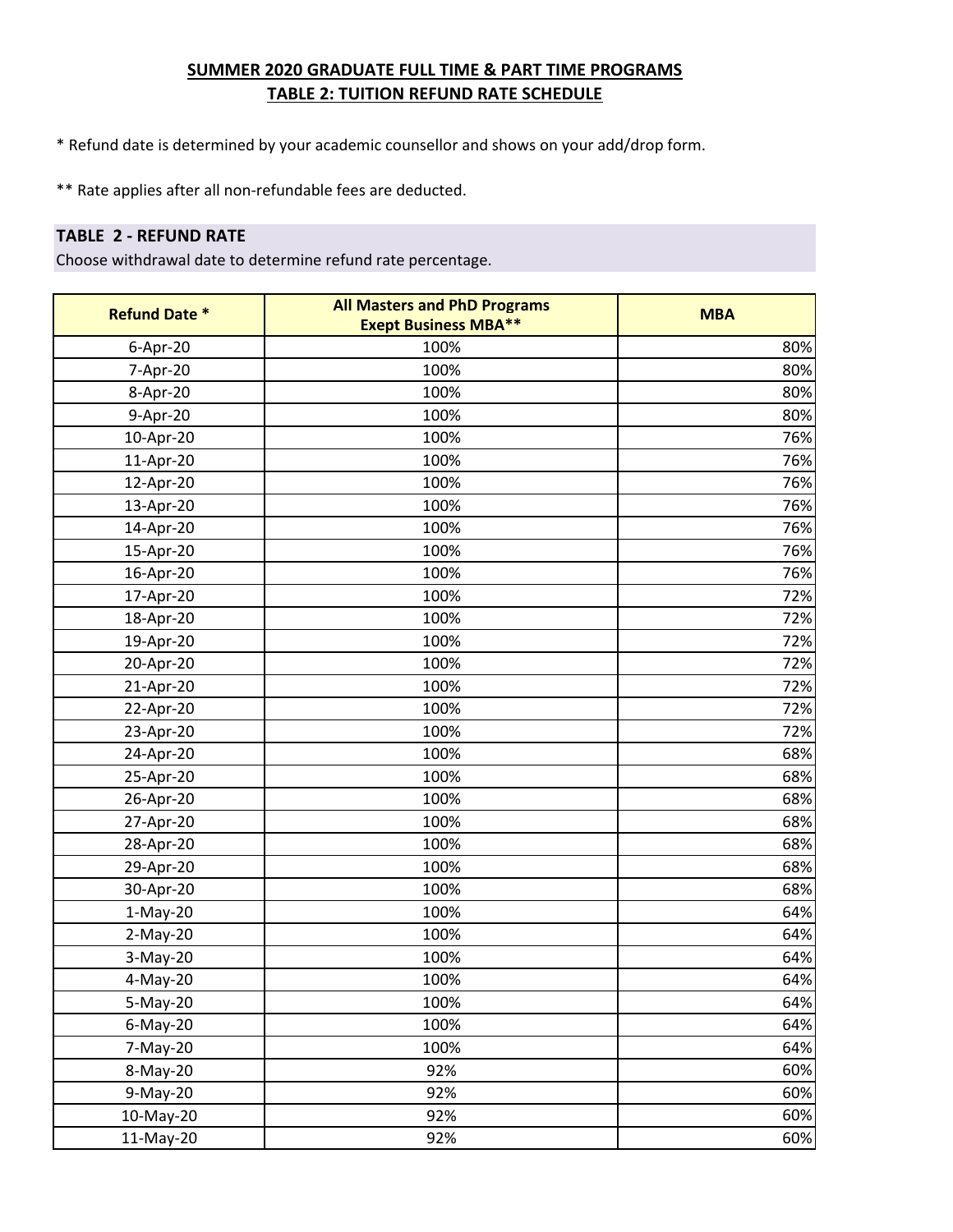- \* Refund date is determined by your academic counsellor and shows on your add/drop form.
- \*\* Rate applies after all non-refundable fees are deducted.

### **TABLE 2 - REFUND RATE**

| <b>Refund Date *</b> | <b>All Masters and PhD Programs</b><br><b>Exept Business MBA**</b> | <b>MBA</b> |
|----------------------|--------------------------------------------------------------------|------------|
| 12-May-20            | 92%                                                                | 60%        |
| 13-May-20            | 92%                                                                | 60%        |
| 14-May-20            | 92%                                                                | 60%        |
| 15-May-20            | 84%                                                                | 56%        |
| 16-May-20            | 84%                                                                | 56%        |
| 17-May-20            | 84%                                                                | 56%        |
| 18-May-20            | 84%                                                                | 56%        |
| 19-May-20            | 84%                                                                | 56%        |
| 20-May-20            | 84%                                                                | 56%        |
| 21-May-20            | 84%                                                                | 56%        |
| 22-May-20            | 76%                                                                | 52%        |
| 23-May-20            | 76%                                                                | 52%        |
| 24-May-20            | 76%                                                                | 52%        |
| 25-May-20            | 76%                                                                | 52%        |
| 26-May-20            | 76%                                                                | 52%        |
| 27-May-20            | 76%                                                                | 52%        |
| 28-May-20            | 76%                                                                | 52%        |
| 29-May-20            | 68%                                                                | 48%        |
| 30-May-20            | 68%                                                                | 48%        |
| 31-May-20            | 68%                                                                | 48%        |
| $1$ -Jun-20          | 68%                                                                | 48%        |
| 2-Jun-20             | 68%                                                                | 48%        |
| 3-Jun-20             | 68%                                                                | 48%        |
| 4-Jun-20             | 68%                                                                | 48%        |
| 5-Jun-20             | 60%                                                                | 44%        |
| $6$ -Jun-20          | 60%                                                                | 44%        |
| 7-Jun-20             | 60%                                                                | 44%        |
| 8-Jun-20             | 60%                                                                | 44%        |
| 9-Jun-20             | 60%                                                                | 44%        |
| 10-Jun-20            | 60%                                                                | 44%        |
| 11-Jun-20            | 60%                                                                | 44%        |
| 12-Jun-20            | 52%                                                                | 40%        |
| 13-Jun-20            | 52%                                                                | 40%        |
| 14-Jun-20            | 52%                                                                | 40%        |
| 15-Jun-20            | 52%                                                                | 40%        |
| 16-Jun-20            | 52%                                                                | 40%        |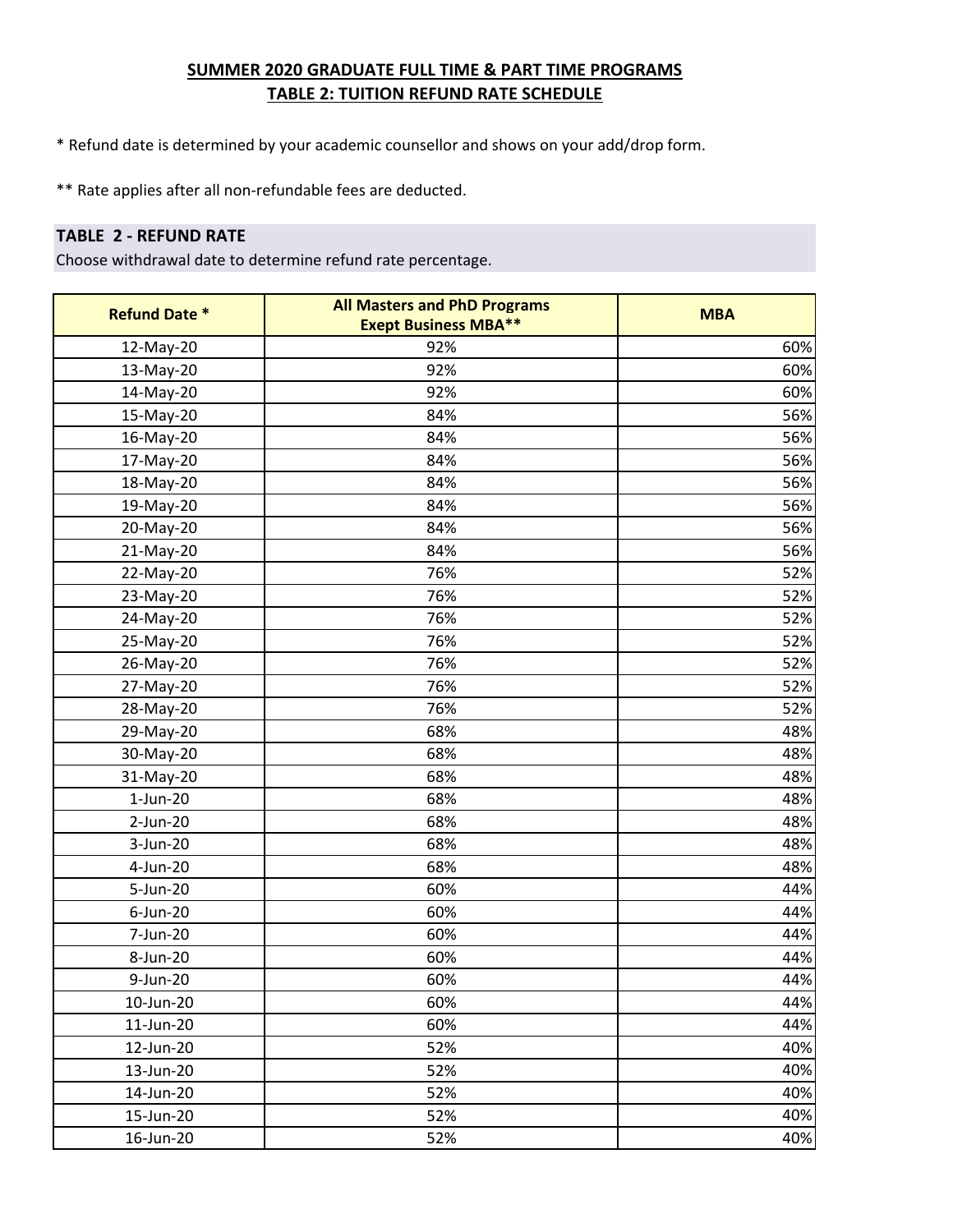- \* Refund date is determined by your academic counsellor and shows on your add/drop form.
- \*\* Rate applies after all non-refundable fees are deducted.

### **TABLE 2 - REFUND RATE**

| <b>Refund Date *</b> | <b>All Masters and PhD Programs</b><br><b>Exept Business MBA**</b> | <b>MBA</b> |
|----------------------|--------------------------------------------------------------------|------------|
| 17-Jun-20            | 52%                                                                | 40%        |
| 18-Jun-20            | 52%                                                                | 40%        |
| 19-Jun-20            | 44%                                                                | 36%        |
| 20-Jun-20            | 44%                                                                | 36%        |
| 21-Jun-20            | 44%                                                                | 36%        |
| 22-Jun-20            | 44%                                                                | 36%        |
| 23-Jun-20            | 44%                                                                | 36%        |
| 24-Jun-20            | 44%                                                                | 36%        |
| 25-Jun-20            | 44%                                                                | 36%        |
| 26-Jun-20            | 36%                                                                | 32%        |
| 27-Jun-20            | 36%                                                                | 32%        |
| 28-Jun-20            | 36%                                                                | 32%        |
| 29-Jun-20            | 36%                                                                | 32%        |
| 30-Jun-20            | 36%                                                                | 32%        |
| $1$ -Jul-20          | 36%                                                                | 32%        |
| 2-Jul-20             | 36%                                                                | 32%        |
| 3-Jul-20             | 27%                                                                | 28%        |
| 4-Jul-20             | 27%                                                                | 28%        |
| 5-Jul-20             | 27%                                                                | 28%        |
| 6-Jul-20             | 27%                                                                | 28%        |
| 7-Jul-20             | 27%                                                                | 28%        |
| 8-Jul-20             | 27%                                                                | 28%        |
| 9-Jul-20             | 27%                                                                | 28%        |
| 10-Jul-20            | 18%                                                                | 24%        |
| 11-Jul-20            | 18%                                                                | 24%        |
| 12-Jul-20            | 18%                                                                | 24%        |
| 13-Jul-20            | 18%                                                                | 24%        |
| 14-Jul-20            | 18%                                                                | 24%        |
| 15-Jul-20            | 18%                                                                | 24%        |
| 16-Jul-20            | 18%                                                                | 24%        |
| 17-Jul-20            | 9%                                                                 | 20%        |
| 18-Jul-20            | 9%                                                                 | 20%        |
| 19-Jul-20            | 9%                                                                 | 20%        |
| 20-Jul-20            | 9%                                                                 | 20%        |
| 21-Jul-20            | 9%                                                                 | 20%        |
| 22-Jul-20            | 9%                                                                 | 20%        |